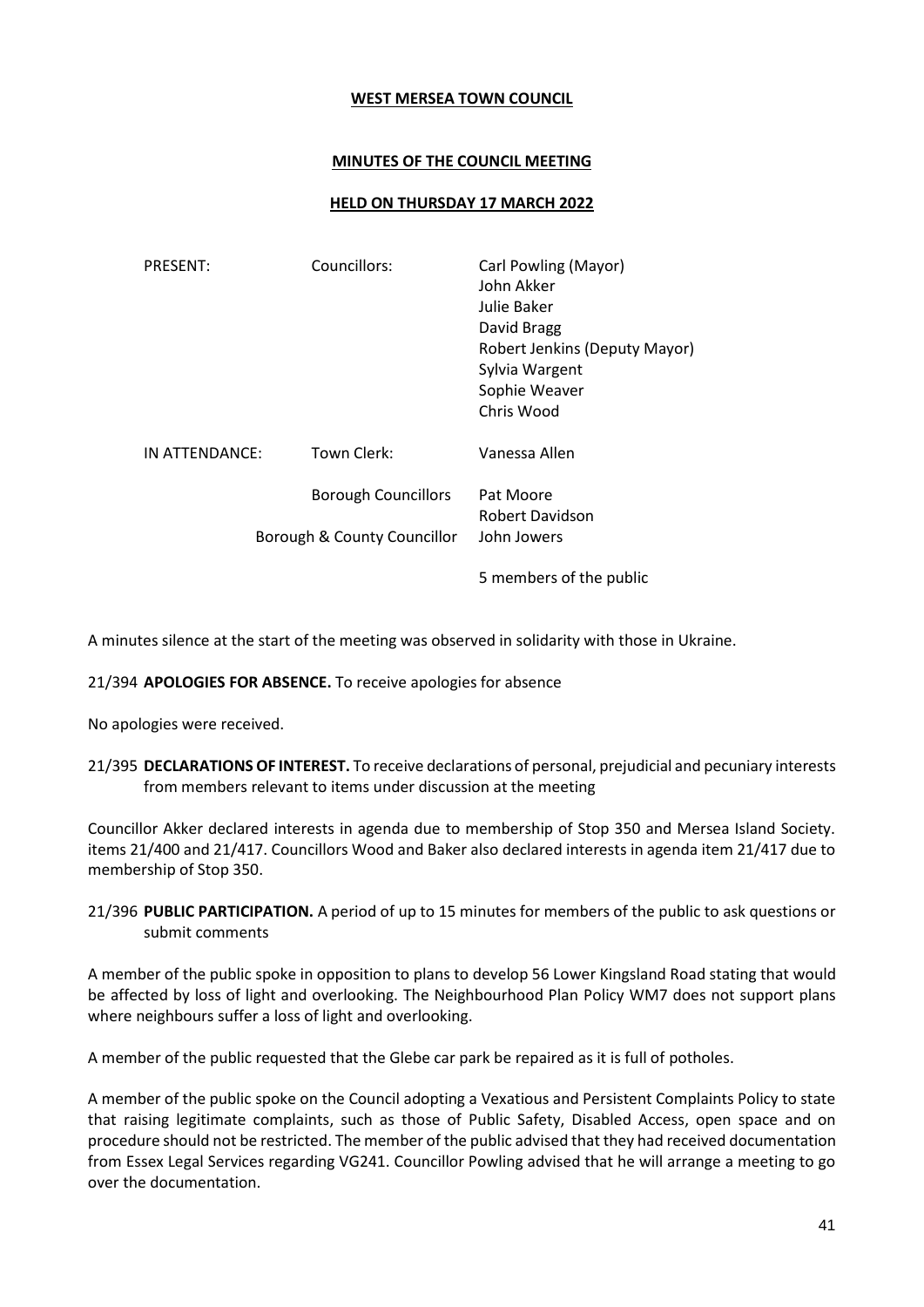# 21/397 **COUNTY AND BOROUGH COUNCILLORS REPORTS.** To receive reports from our County and Borough Councillors

## County and Borough Councillor John Jowers

Councillor Jowers advised that 28 Mersea children didn't get into Thomas Lord Audley School this year, 14 now have places due to an additional intake class, however there are concerns there will be future problems as Mersea is having an additional 200 houses on Mersea and more on the Wick.

Concerned by the number of people who thought that by accepting the Neighbourhood Plan they were accepting more housing.

The Public Amenity Recycling Centre is going back to ECC, it is not under threat as its more than 9km from Shrub End Recycling centre.

The Red Lines are being burnt off and complaints have been received about Esplanade trees.

The Flood Defence scheme is over budget. For 99 out of 100 times only The Lane barrier will need to be erected and this can be put up in 10 minutes.

ECC are ahead with pot hole repairs as the teams are not out gritting.

The Colchester Local Plan is close to completion and has been put back until after elections.

The Ministry of Defence Estates have permitted development rights and originally 2000 houses were proposed on Middlewick between Abbots Road and Weir Lane. Colchester Councillors are keen for a substantial Country Park and 1000 houses. If the houses aren't to be in Colchester they will go to the villages. Councillor Jowers is concerned about the impact this will have on Thomas Lord Audley School.

Councillor Akker requested that praise for Colchester Borough Council Planning Department Managers and Officers be recorded for their strong rebuttal and case put forward at the 102 East Road Appeal.

## Councillor Robert Davidson

The Local Plan has been delayed as time has run out before elections, now planning for a July date.

There is talk of a connection road between Mersea Road and Old Heath and a large park.

The Neighbourhood Plan has taken 4/5 years of hard work and nearly 100 local people involved which will provide safeguards to protect bungalows.

Colchester Mayor Nike Cope unexpectedly passed away and will be having a green burial with a memorial at the Town Hall.

From 1st April Pam Donnelley takes over as Chief Executive.

The budgets have been agreed with Band D properties seeing an increase of £6 for CBC and an ECC increase of £60 mostly to cover social care.

Locality budget, Borough Councillors have paid £450 for Village Green sign.

26<sup>th</sup> March Covid Memorial Service at the Mercury Theatre.

Reception for Parish Councillors at Town Hall on 18th March.

# Councillor Pat Moore

Councillor Pat Moore advised that she is calling in planning applications in Kingsland and Yorick Roads as they go against the Neighbourhood Plan.

Ukrainian help; One Colchester putting a working group together to determine the best use of resources to support and house people. East Light Community Homes will match any money raised for Ukraine families up to £10,000.

CBC would like to be kept informed Ukrainian families that are arriving so that they can offer help. Please advise if you are sponsoring a Ukrainian family.

21/398 **CONFIRMATION OF PREVIOUS MINUTES.** To confirm Minutes of the Council Meeting of 24th February 2022

# **It was RESOLVED that the MINUTES of the Council meeting held on 24th February 2022, be confirmed as a true record of the meeting.**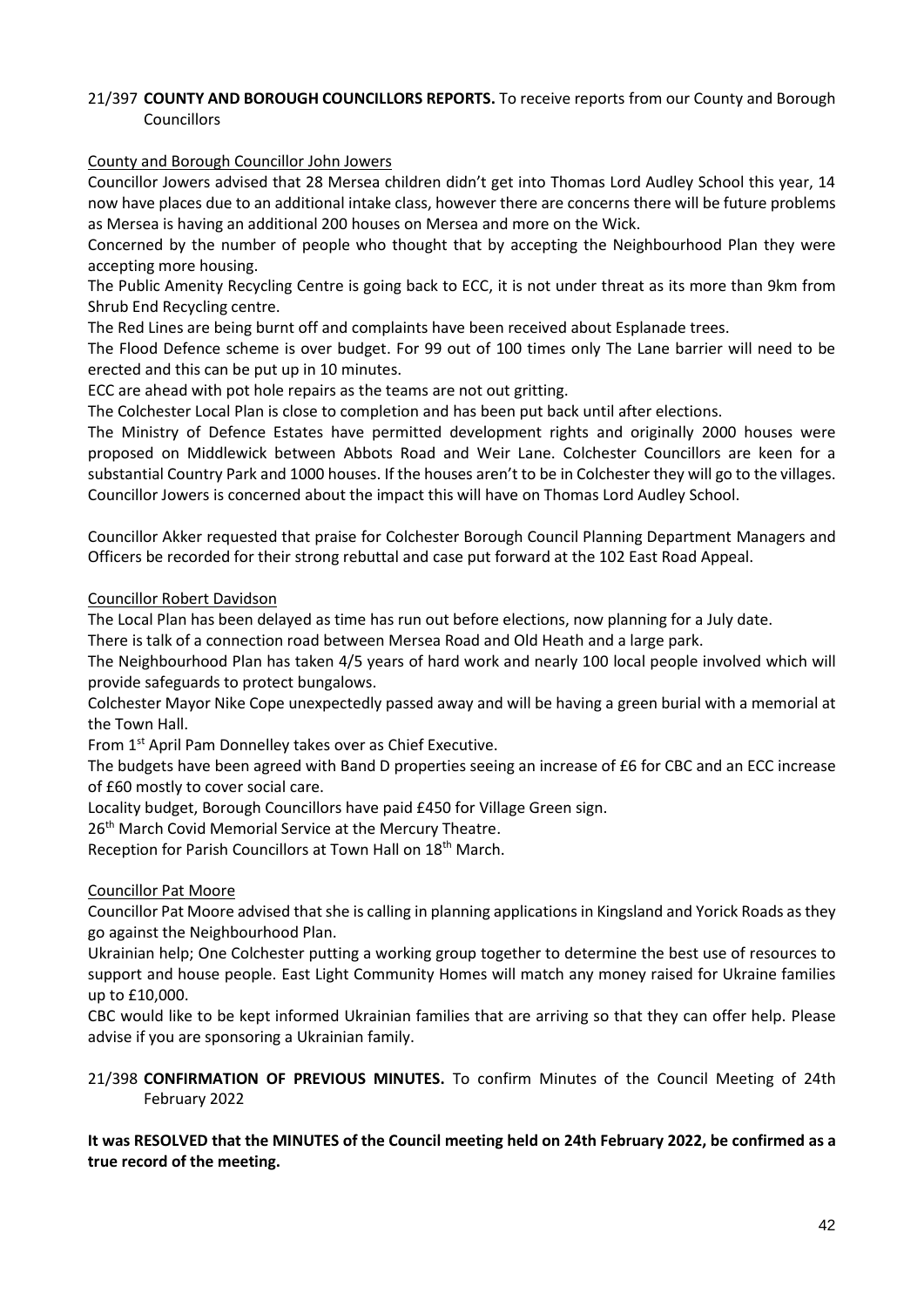Item 21/378 refers to VG241 sign that is currently on the ground. Councillor Powling will contact the contractor to request that it is reinstated.

## 21/399 **PLANNING APPLICATIONS.** To consider Planning Application received

(a) 22 0276 - Demolition of existing single storey extension and replacement with part two storey extension to front and first floor extension to rear. 19A Reymead Close, West Mersea.

## **The Council do not wish to comment.**

(b) 22 0295 - Two storey front and single storey side extensions together with new car lodge. 28 Melrose Road, West Mersea.

## **It was RESOLVED that CONSENT be granted in respect of this application.**

(c) 22 0315 - Listed building consent for roof alterations (amendment to 21 0718). 35 Bocking Hall, Pig Unit, East Mersea Road, West Mersea.

## **It was RESOLVED that CONSENT be granted in respect of this application.**

(d) 22 0396 - Demolition of existing domestic bungalow with proposed new domestic two storey house. 46 Victory Road, West Mersea.

## **It was RESOLVED to OPPOSE this application on the basis that it contradicts the emerging Neighbourhood Plan Policy WM7.**

(e) 22 0410 - Advertisement Consent. Marketing signage board to advertise new homes and provide direction to sales suite area (does not benefit from PD rights). Land at, Brierley Paddocks, West Mersea.

## Application WITHDRAWN

(f) 22 0499 - Front and rear extensions. 7 King Charles Road, West Mersea.

## **It was RESOLVED that CONSENT be granted in respect of this application.**

(g) 22 0505 - First floor extension, front single storey veranda extension and external alterations. 56 Kingsland Road, West Mersea.

## **It was RESOLVED to OPPOSE this application on the basis that it contradicts the emerging Neighbourhood Plan Policy WM7 and is over development.**

(h) 22 0515 - Application for variation of condition 3 following grant of planning permission of 14 4585. Land forming part of, Seaview Holiday Park, Seaview Avenue, West Mersea.

## **It was RESOLVED that CONSENT be granted as long as previous conditions apply.**

21/400 **PLANNING DECISIONS.** To receive notification of Planning Decision

## Application passed

(a) 21 3476 - Proposed rear extension, with external fenestration changes to the property. 9 Estuary Park Road, West Mersea.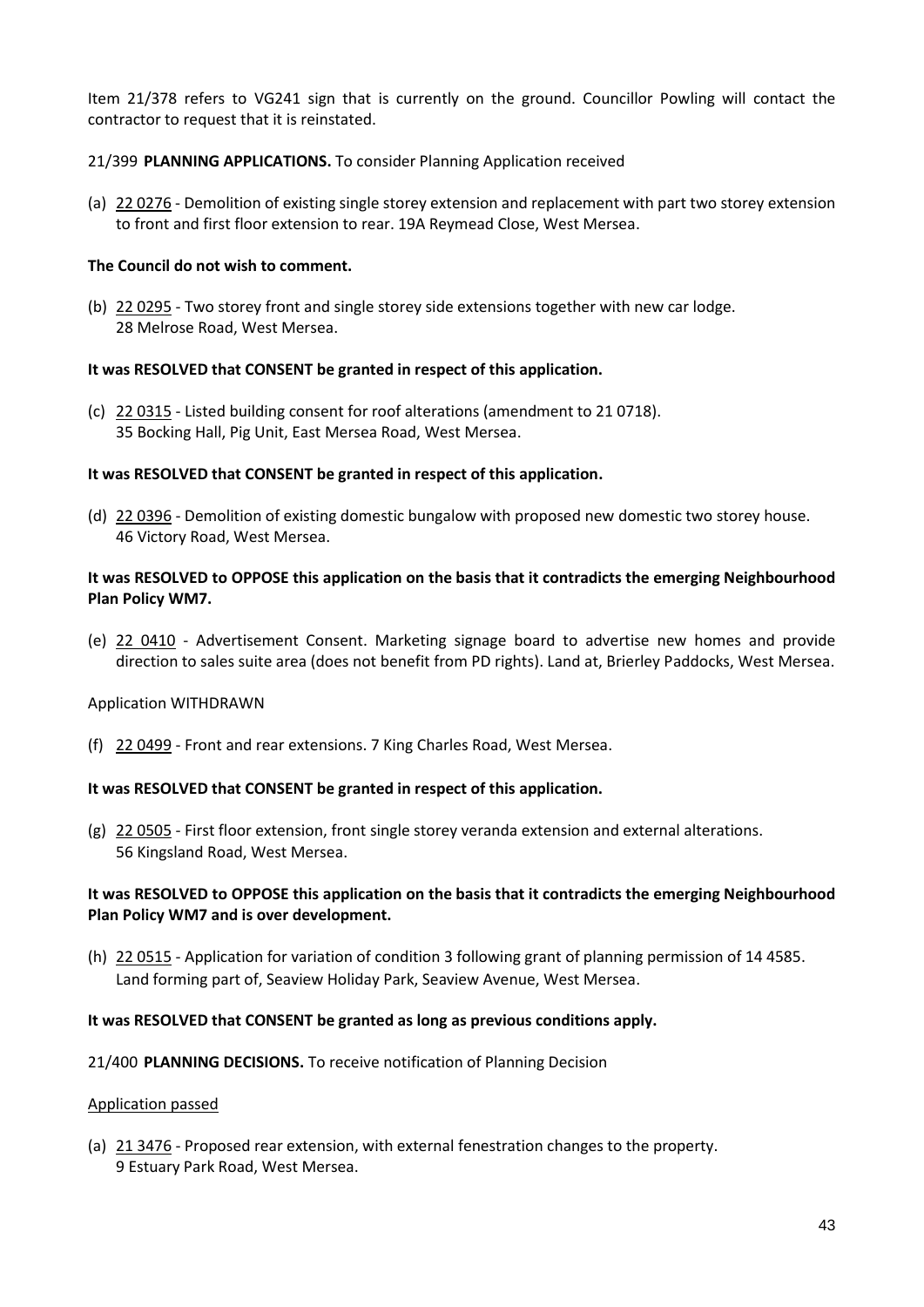- (b) 21 2831 Application to vary condition 3 of planning permission 14 4591 subletting restriction. West Mersea Holiday Park, Seaview Avenue, West Mersea.
- (c) 21 3299 Demolition of existing residential dwelling and construction of new replacement dwelling and associated car parking. 15 Firs Chase, West Mersea.
- (d) 21 3450 Rear extension. 30 Mersea Avenue, West Mersea.

## Application withdrawn

- (a) 22 0046 This planning application is for the temporary installation of a safety fence and gating system to facilitate delivery of a flood alleviation scheme on The Lane, West Mersea that was granted planning permission by Colchester Borough Council (ref. 19 3061) on 20 September 2020. Land adjacent to, Dabchicks Sailing Club, 143 Coast Road, West Mersea.
- (b) 22 0410 Advertisement Consent. Marketing signage board to advertise new homes and provide direction to sales suite area (does not benefit from PD rights). Land at, Brierley Paddocks, West Mersea.

21/401 **FINANCE REPORT.** To receive the finance report.

Finance Report had been circulated amongst Councillors. **It was RESOLVED to accept the Report noting that expenditure was on target and against budget.** 

21/402 **APPROVAL OF PAYMENTS.** To approve payments made and to be made

Payment Report had been circulated amongst Councillors. **It was RESOLVED to approve payments.** 

## 21/403 **CHANGING PLACES.** To receive an update

Councillor Weaver reported that the project is nearing completion with the cesspool installation completed, Building Control are happy, and there is a snagging list of works which will be completed shortly. Councillor Weaver thanked Councillor Jenkins for his work assisting with the project.

## 21/404 **QUEENS JUBILEE.** To receive an update

Councillor Weaver reported that plans are on target. Fireworks have been booked and Councillor Jowers will light the Beacon and read the proclamation at 2pm on the same day. There will be more publicity in the local press shortly.

21/405 **POST ITEM.** To discuss funding request from West Mersea Beach Club

## **It was RESOLVED to grant £100 to West Mersea Beach Club**

## 21/406 **BOUNDARY COMMISSION.** To consider response to consultation

Councillor Akker will draft an objection on behalf of the Council.

## 21/407 **POLICY REVIEWS.** To review and agree polices

- I. Vexatious or Persistent Complaints Policy
- II. Risk Management Scheme

**It was RESOLVED to accept the Vexatious or Persistent Complaints Policy and the Risk Management Policy allowing for the Clerk to make amendments to policy to reflect processes and practices of work.**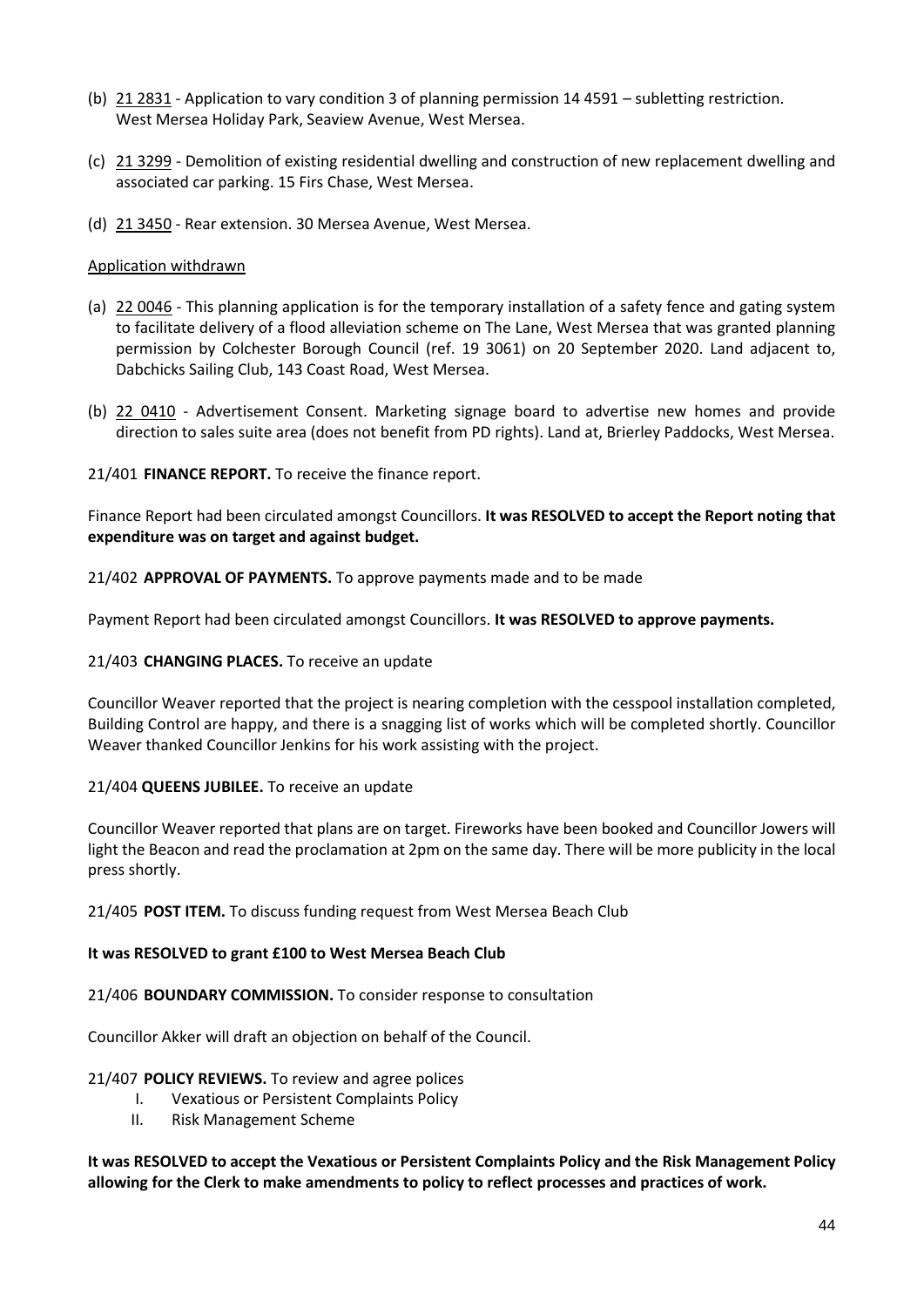# 21/408 **PARKING WORKING GROUP.** To receive an update

Councillor Akker provided an update, advising that the 16 members of the working group had met on  $16<sup>th</sup>$ March. The red lines are being removed with yellow lines being reinstated as they were prior to red lines. The Group has outline proposals for improvements, with a full report to be presented to the Transport Committee.

21/409 **OPEN SPACES SOCIETY.** To consider joining the Open Spaces Society at cost of £45 per annum

## **It was RESOLVED to join the Open Spaces Society.**

## 21/410 **CLERKS REPORT**

The Clerk reported that

- Land Registry have completed registration of Seaview car park
- Tree works have completed
- Sensory Garden Tree seat to be installed by beginning April
- Willoughby car park gate has been installed
- Health and Safety report was circulated

## 21/411 **NEXT AGENDA.** Items to be added to next agenda

- Changing Places update
- Queens Jubilee update
- Appeal 102 East Road debate where decision has been received
- Boardwalk

## 21/412 **MAYOR'S NOTES**

Councillor Powling spoke of the community support to get supplies out to Ukraine, offered condolences to Mrs Cope on the sudden passing of Nick Cope and thanked Councillors and staff for their hard work.

21/413 **EXCLUSION OF PRESS AND PUBLIC.** To RESOLVE that due to the confidential nature of the business to be transacted the public and press be excluded pursuant to Section 1 of the Public Bodies (Admission to Meetings) Act 1960

## **It was RESOLVED to exclude the press and public due to the confidential nature of the business to be transacted.**

The public left the meeting at 8.45pm.

## 21/414 **LEASE 10 MELROSE ROAD.** To agree and sign lease for Council Offices

## 21/415 **HEDGE CUTTING.**

- To consider and agree allotment and Feldy View woodland cemetery hedge cutting quotations
- To consider quotations for flail attachment

## **It was RESOLVED to accept the D& R Landscapes quotation to cut both Allotment and Feldy View Woodland Cemetery hedges.**